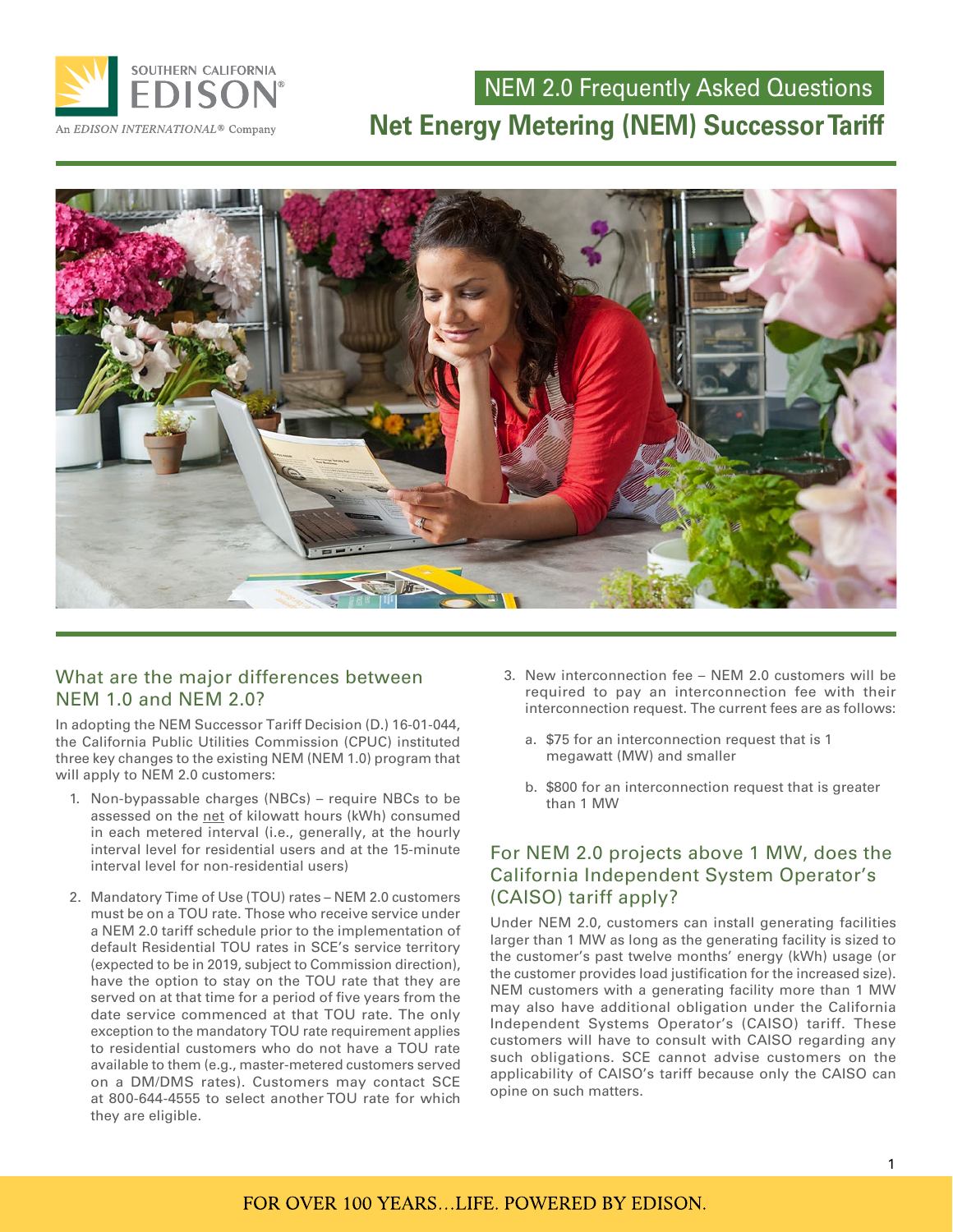

## NEM 2.0 Frequently Asked Questions **Net Energy Metering (NEM) Successor Tariff**

## Does submitting a NEM 1.0 interconnection application before the NEM 2.0 start date reserve your project under NEM 1.0?

There is no reservation system. Thus, customers are eligible for NEM 1.0 if we have received all documentation (no corrections or deficiencies) necessary for taking service on the NEM rate prior to SCE hitting its NEM cap or July 1, 2017, whichever is earlier.

## Can I apply under NEM 2.0 even though SCE is still accepting current NEM (NEM 1.0) interconnection requests?

Yes. Resolution E-4792 ordered SCE to immediately make the NEM-ST application documents available and begin processing NEM 2.0 interconnection requests, beginning September 1, 2016.

Note: Although SCE will accept and review NEM 2.0 interconnection requests prior to the date that NEM 2.0 is effective in our service territory, SCE will not be able to issue a Permission to Operate for these interconnection requests until SCE hits its 2,240 megawatt (MW) NEM 1.0 cap or July 1, 2017, whichever comes first.

## How do I apply under NEM 2.0?

As of September 1, 2016 the **online application tool** is available to accept NEM 2.0 interconnection requests. Please be aware there will be concurrent NEM online application systems available (e.g., NEM 1.0). Make sure you submit to the appropriate NEM 2.0 online application system. Other NEM 2.0 application documents can be found at [sce.com/nem](http://sce.com/nem) under the section called "NEM Successor Tariff (NEM 2.0) Application Documents".

#### Do I have to pay an interconnection fee when I submit an NEM 2.0 interconnection request?

Yes, you are required to pay an interconnection fee. For an interconnection request where the total generating capacity is 1 MW or smaller, the fee is \$75. For an interconnection request above 1 MW, the fee is \$800.

Until an electronic payment option is available, interconnection fee payments must be paid via check made payable to Southern California Edison. An interconnection fee invoice with instructions for payment will be sent to the applicant once the application has been received.

SCE will not begin processing the application until the interconnection fee is received. Additional fees may be required for distribution studies and/or equipment upgrades.



## Since the NEM 2.0 Form 14-957 is available now for submittal to SCE, are the NEM 2.0 Interconnection Agreements also available (prior to SCE hitting its NEM Cap or July 1, 2017, whichever comes first)?

Yes. The NEM 2.0 Interconnection Agreements will be available.

Note: Although SCE will accept and review NEM 2.0 interconnection requests prior to the date that NEM 2.0 is effective in our service territory, SCE will not be able to issue a Permission to Operate for these interconnection requests until SCE hits its 2,240 megawatt (MW) NEM 1.0 cap or July 1, 2017, whichever comes first. SCE is currently on track to transition to the NEM Successor Tariff on or before July 1, 2017.

## Can I apply for a generating facility that is greater than 1 MW under NEM 2.0?

Yes. However, the generating facility must be sized to past twelve months' energy (kWh) usage, or load justification must be provided for any increase over that amount.